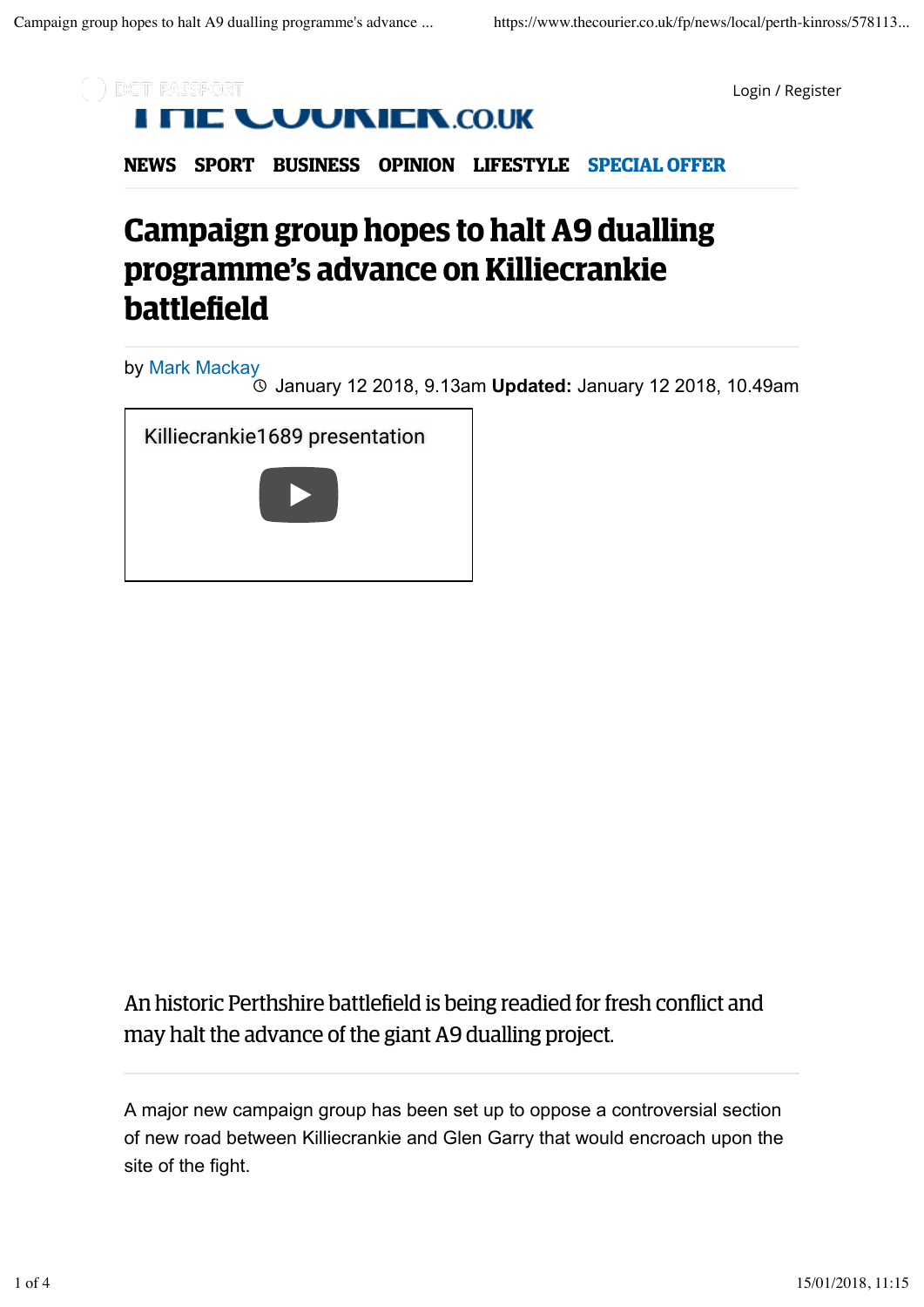

Login / Register



© DC Thomson

Soldiers march at the opening of last year's soldiers of Killiecrankie re-enactment event. Now locals are ready for their own fight with the battlefield under threat.

The first shots of the 1689 Jacobite Rebellion were fired in Killiecrankie Pass and the modern-day visitor centre is the fifth-largest visitor attraction in Perthshire and considered as important as Culloden.

The battlefield Historic Environment Scotland protection and KilliecrAnkie1689 has been set up to stop a mile of the road going over the most sensitive part of the battlefield.

Its members have launched a website, started a petition, lodged an objection and started a crowd-funding initiative to support their campaign.

Mid-Scotland and Fife Conservative MSP, Murdo Fraser has, separately, lodged a motion in Parliament for a Holyrood debate on the matter.

He backs the overall A9 project but said: "The Battle of Killiecrankie is one of the most important moments in Scottish History and the site remains relatively undisturbed, possessing huge archaeological potential."

A KilliecrAnkie1689 spokesperson said: "We are in favour of the project to upgrade the A9 in the interests of safety, but want the best route for the local community and for the historic battle site.

"The entire battlefield is a large area and is officially designated for protection but the bloody field where most of the fighting was concentrated is relatively small."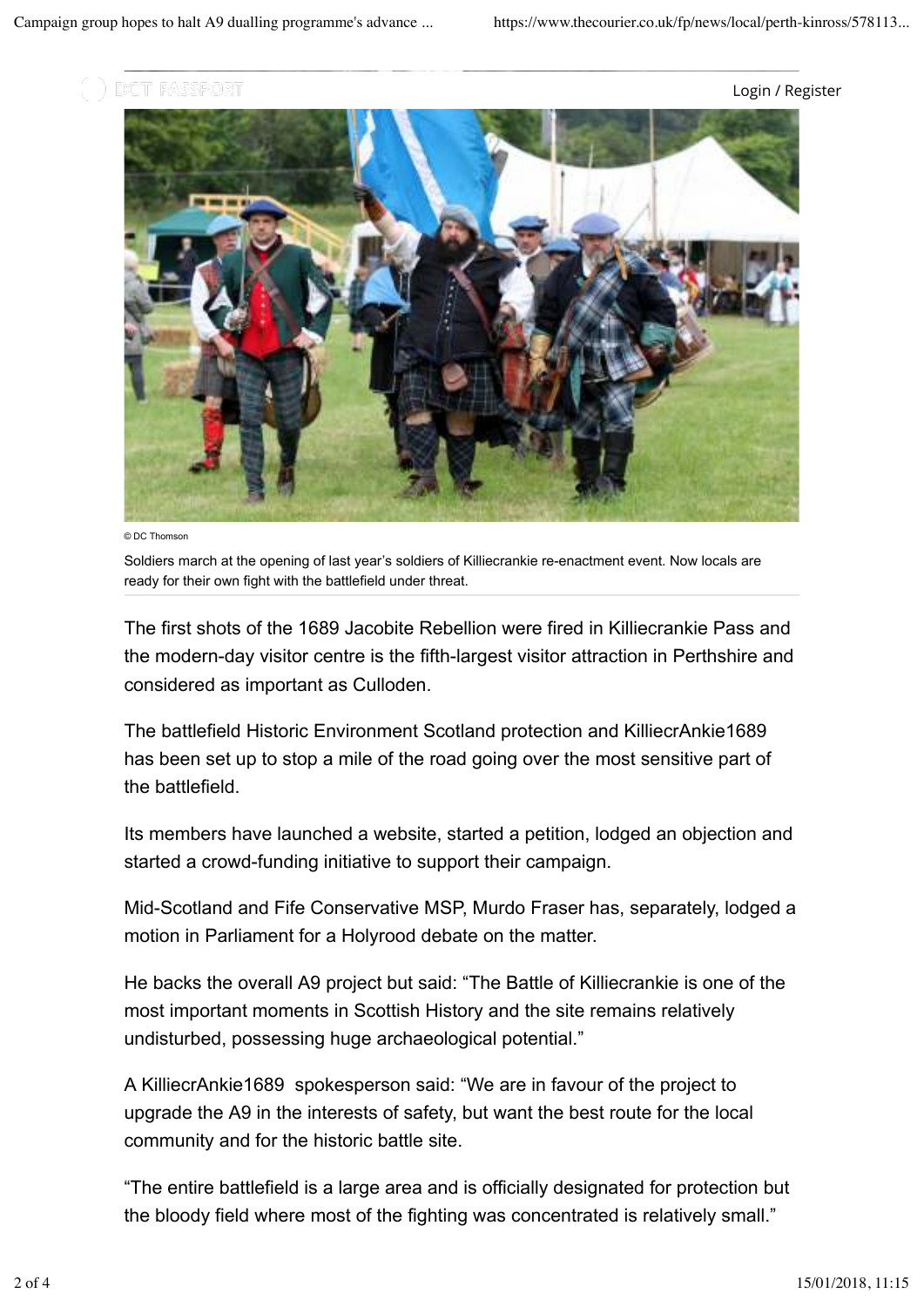) DCT PASSPORT

Login / Register

campaign group hopes to force the government agency into a rethink.

It is understood that statutory consultees such as Perth and Kinross Council, Perth and Kinross Heritage Trust and Historic Environment Scotland have yet to submit opinions. The Cairngorms National Park Authority has no objection.

Highland SNP Councillor Mike Williamson said: "Culturally and historically it is a huge asset to Perthshire and even at that I think it has been underplayed.

"Encroaching upon the battlefield in this fashion could harm the site and could damage any future possibility of building upon its tourism value."

Transport Scotland has been approached for comment.

## **The Sponsored Links by Taboola**

**Incredibly Brilliant way to Check if you had PPI iSmart Consumer Solutions**

**Lloyds customers are being refunded thousands! LB Money Back**

**Free Portable Charger Sweeping The UK Gadget Insider**

**Born Before 1957? You're Eligible For Revolutionary New Laser Eye Surgery Clinic Compare Quotes**

**People Born Between 1935 and 1957 Without a Funeral Plan Must Read This Article**

**Your Funeral Covered**

## **6 Small Changes For A Heart-Healthy Diet And A Free Magazine If You'd Like To Know More!**

**British Heart Foundation**

**Create a Professional Website - Start with a Stunning Template Wix.com**

**1 Million People Are Using Babbel To Learn A Language In 2018**